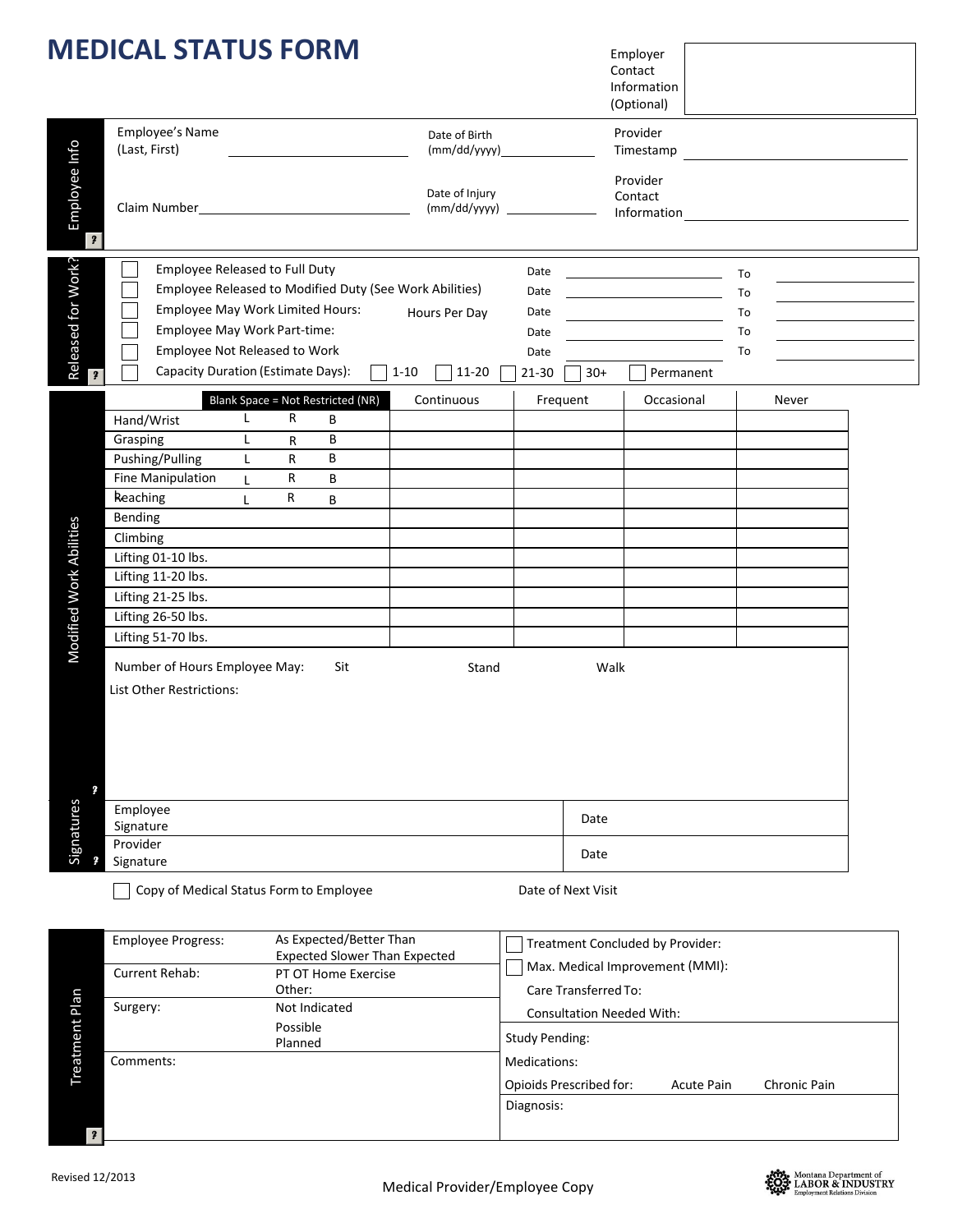|                            | <b>MEDICAL STATUS FORM</b>                                                                                                                                                                                                                                                                             |                                                                                             |                                        |                                                           |                                                                       | Employer<br>Contact<br>Information<br>(Optional)                                                          |                                                                 |  |  |
|----------------------------|--------------------------------------------------------------------------------------------------------------------------------------------------------------------------------------------------------------------------------------------------------------------------------------------------------|---------------------------------------------------------------------------------------------|----------------------------------------|-----------------------------------------------------------|-----------------------------------------------------------------------|-----------------------------------------------------------------------------------------------------------|-----------------------------------------------------------------|--|--|
|                            | Employee's Name<br>(Last, First)                                                                                                                                                                                                                                                                       |                                                                                             | Date of Birth                          |                                                           |                                                                       | Provider<br>Timestamp                                                                                     |                                                                 |  |  |
| Employee Info<br>$\pmb{?}$ |                                                                                                                                                                                                                                                                                                        |                                                                                             | Date of Injury<br>(mm/dd/yyyy)         |                                                           |                                                                       | Provider<br>Contact<br>Information                                                                        |                                                                 |  |  |
| Released for Work?         | <b>Employee Released to Full Duty</b><br>Employee May Work Part-time:<br>Employee Not Released to Work<br>Capacity Duration (Estimate Days):                                                                                                                                                           | Employee Released to Modified Duty (See Work Abilities)<br>Employee May Work Limited Hours: | Hours Per Day<br>$1 - 10$<br>$11 - 20$ | Date<br>Date<br>Date<br>Date<br>Date<br>21-30             | $30+$                                                                 | <u> 1989 - Johann Barbara, martin a</u><br><u> 1989 - Johann Barbara, martxa alemaniar a</u><br>Permanent | To<br>To<br>To<br>To<br>and the control of the control of<br>To |  |  |
|                            |                                                                                                                                                                                                                                                                                                        | Blank Space = Not Restricted (NR)                                                           | Continuous                             |                                                           | Frequent                                                              | Occasional                                                                                                | Never                                                           |  |  |
| Modified Work Abilities    | L.<br>Hand/Wrist<br>Grasping<br>L<br>Pushing/Pulling<br>L<br>Fine Manipulation<br>L<br>Reaching<br>L<br>Bending<br>Climbing<br>Lifting 01-10 lbs.<br>Lifting 11-20 lbs.<br>Lifting 21-25 lbs.<br>Lifting 26-50 lbs.<br>Lifting 51-70 lbs.<br>Number of Hours Employee May:<br>List Other Restrictions: | R<br>В<br>B<br>R<br>B<br>R<br>R<br>B<br>R<br>В<br>Sit                                       | Stand                                  |                                                           |                                                                       | Walk                                                                                                      |                                                                 |  |  |
| Signatures                 | Employee<br>Signature<br>Provider<br>Signature                                                                                                                                                                                                                                                         |                                                                                             |                                        | Date<br>Date                                              |                                                                       |                                                                                                           |                                                                 |  |  |
|                            | Copy of Medical Status Form to Employee                                                                                                                                                                                                                                                                |                                                                                             |                                        |                                                           | Date of Next Visit                                                    |                                                                                                           |                                                                 |  |  |
| <b>Treatment Plan</b>      | Employee Progress:                                                                                                                                                                                                                                                                                     | As Expected/Better Than<br><b>Expected Slower Than Expected</b>                             |                                        |                                                           | Treatment Concluded by provider:                                      |                                                                                                           |                                                                 |  |  |
|                            | Current Rehab:                                                                                                                                                                                                                                                                                         | PT OT Home Exercise<br>Other:                                                               |                                        | Max. Medical Improvement<br>(MMI): Care Transferred To:   |                                                                       |                                                                                                           |                                                                 |  |  |
|                            | Surgery:                                                                                                                                                                                                                                                                                               | Not Indicated<br>Possible<br>Planned                                                        |                                        | <b>Consultation Needed With:</b><br><b>Study Pending:</b> |                                                                       |                                                                                                           |                                                                 |  |  |
|                            | Comments:                                                                                                                                                                                                                                                                                              |                                                                                             |                                        |                                                           | Medications:<br>Opioide Procesibod for:<br>Chronic Dain<br>Acuto Dain |                                                                                                           |                                                                 |  |  |

|                | <b>Expected Slower Than Expected</b> |                                                              |  |  |  |  |
|----------------|--------------------------------------|--------------------------------------------------------------|--|--|--|--|
| Current Rehab: | <b>PT OT Home Exercise</b>           | Max. Medical Improvement                                     |  |  |  |  |
|                | Other:                               | (MMI): Care Transferred To:                                  |  |  |  |  |
| Surgery:       | Not Indicated                        | <b>Consultation Needed With:</b>                             |  |  |  |  |
|                | <b>Possible</b><br>Planned           | Study Pending:                                               |  |  |  |  |
| Comments:      |                                      | Medications:                                                 |  |  |  |  |
|                |                                      | Opioids Prescribed for:<br>Chronic Pain<br><b>Acute Pain</b> |  |  |  |  |
|                |                                      | Diagnosis:                                                   |  |  |  |  |
| $\mathbf{2}$   |                                      |                                                              |  |  |  |  |

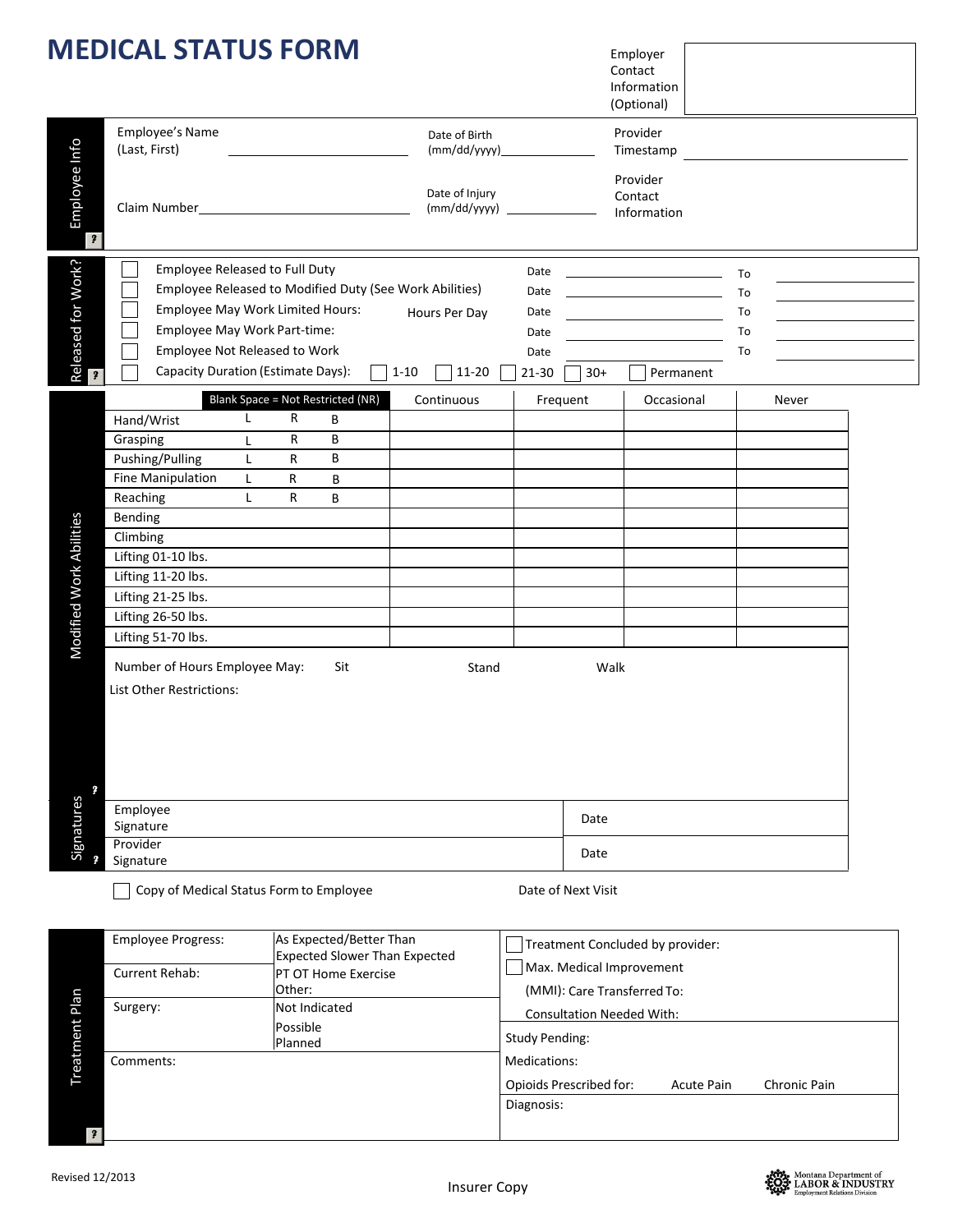|                                               | <b>MEDICAL STATUS FORM</b>                                                                                                                                                                                                                                                                                                                                                                                             |                                                                                     | Employer<br>Contact<br>Information<br>(Optional)                  |                                                                                               |  |  |
|-----------------------------------------------|------------------------------------------------------------------------------------------------------------------------------------------------------------------------------------------------------------------------------------------------------------------------------------------------------------------------------------------------------------------------------------------------------------------------|-------------------------------------------------------------------------------------|-------------------------------------------------------------------|-----------------------------------------------------------------------------------------------|--|--|
| Employee Info<br>$\overline{\mathbf{r}}$      | Employee's Name<br>(Last, First)                                                                                                                                                                                                                                                                                                                                                                                       | Date of Birth                                                                       | Provider<br>Timestamp                                             |                                                                                               |  |  |
|                                               | Claim Number 2020                                                                                                                                                                                                                                                                                                                                                                                                      | Date of Injury                                                                      | Provider<br>Contact<br>Information                                |                                                                                               |  |  |
| Released for Work?<br>$\overline{\mathbf{r}}$ | <b>Employee Released to Full Duty</b><br>Employee Released to Modified Duty (See Work Abilities)<br>Employee May Work Limited Hours:<br>Employee May Work Part-time:<br>Employee Not Released to Work<br>Capacity Duration (Estimate Days):                                                                                                                                                                            | Date<br>Date<br>Hours Per Day<br>Date<br>Date<br>Date<br>$1 - 10$<br>11-20<br>21-30 | <u> 1980 - Johann Barnett, fransk konge</u><br>$30+$<br>Permanent | To<br>To<br>To<br><u> 1989 - Johann Stein, mars an t-Amerikaansk ferskeider (</u><br>To<br>To |  |  |
| Modified Work Abilities                       | <b>Blank Space = Not Restricted (NR)</b><br>$\mathsf{L}$<br>Hand/Wrist<br>R<br>В<br>Grasping<br>R<br>B<br>L<br>R<br>Pushing/Pulling<br>В<br>L.<br>Fine Manipulation<br>L<br>R<br>B<br>Reaching<br>L<br>R<br>В<br>Bending<br>Climbing<br>Lifting 01-10 lbs.<br>Lifting 11-20 lbs.<br>Lifting 21-25 lbs.<br>Lifting 26-50 lbs.<br>Lifting 51-70 lbs.<br>Number of Hours Employee May:<br>Sit<br>List Other Restrictions: | Continuous<br>Stand                                                                 | Frequent<br>Occasional<br>Walk                                    | Never                                                                                         |  |  |
| 2<br>Signatures                               | Employee<br>Signature                                                                                                                                                                                                                                                                                                                                                                                                  |                                                                                     | Date                                                              |                                                                                               |  |  |
|                                               | Provider<br>Signature                                                                                                                                                                                                                                                                                                                                                                                                  | Date                                                                                |                                                                   |                                                                                               |  |  |

Copy of Medical Status Form to Employee Date of Next Visit



 $\frac{1}{1}$